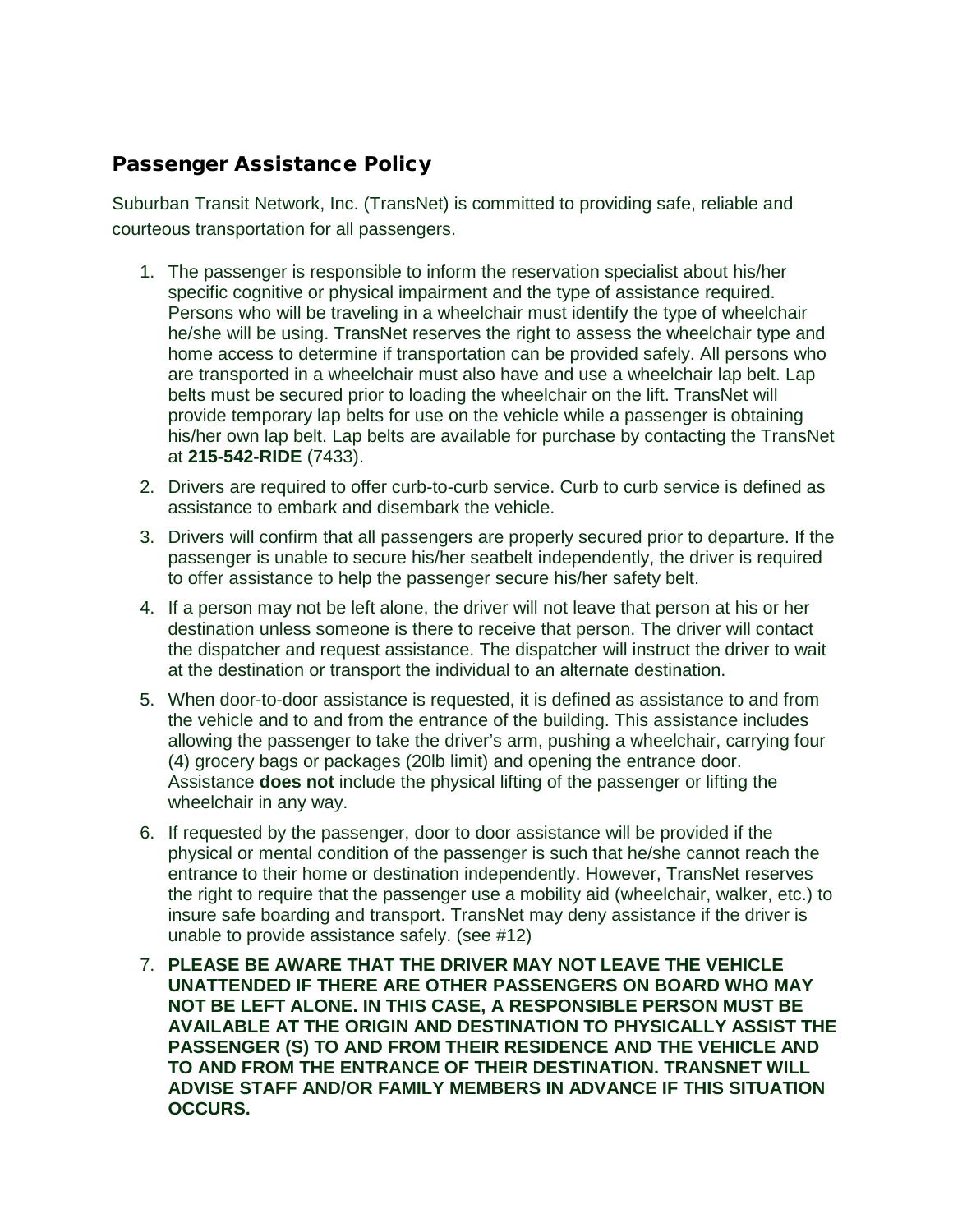- 8. All residences and facilities must have easy access for persons who have mobility impairments. Access must be paved, cleared of snow and ice and have either a level or ramped surface. Passengers are responsible to rectify accessibility problems at their residence. TransNet will provide resource information to passengers upon request.
- 9. TransNet will provide seatbelts in all vehicles and seven (7) point restraint systems and forward facing seating in all lift equipped vans. All drivers will be properly trained in passenger assistance.
- 10. Passengers using wheelchairs during transit must be properly and safely secured using a 7-point securement system. If a wheelchair cannot be safely loaded or properly secured, and the passenger is unable to independently transfer to a seat, TransNet will not transport the passenger.
- 11. Passengers in wheelchairs will be provided with assistance to embark and disembark a lift-equipped vehicle. However, if a passenger in a wheelchair requests to be transported in a sedan or mini-van which is not equipped with a lift or ramp, the passenger must have someone at the origination and destination point to transfer the person into his/her seat and to store the wheelchair in the trunk or inside the vehicle. Vehicles that are not lift equipped or ramped will **only** be used to transport passengers in wheelchairs if the wheelchair can fit into the trunk or inside the vehicle.
- 12. For persons traveling to and from organized programs such as adult day centers, senior centers and vocational training centers or to and from medical facilities, trained personnel must be available to escort passengers to and from the vehicle.
- 13. Senior citizens who require additional assistance beyond the assistance TransNet offers are required to provide and travel with an escort. An escort is defined as an able bodied person with the ability to provide the necessary assistance. TransNet will make the final determination concerning the need for an escort and TransNet's procedures for approval of an escort must be followed. **If an escort is approved for a senior citizen, this passenger must always travel with an escort.**
- 14. **Drivers are prohibited from entering a person's home or a facility to provide passenger assistance.**

**TRANSNET RESERVES THE RIGHT TO DENY TRANSPORTATION IF TRANSNET DETERMINES THAT TRANSPORTATION CANNOT BE PROVIDED IN A SAFE MANNER. FURTHER, TRANSNET DOES NOT ACCEPT ANY LIABILITY FOR PASSENGERS WHO FAIL TO COMPLY WITH THIS POLICY.**

• Amended 9/24/08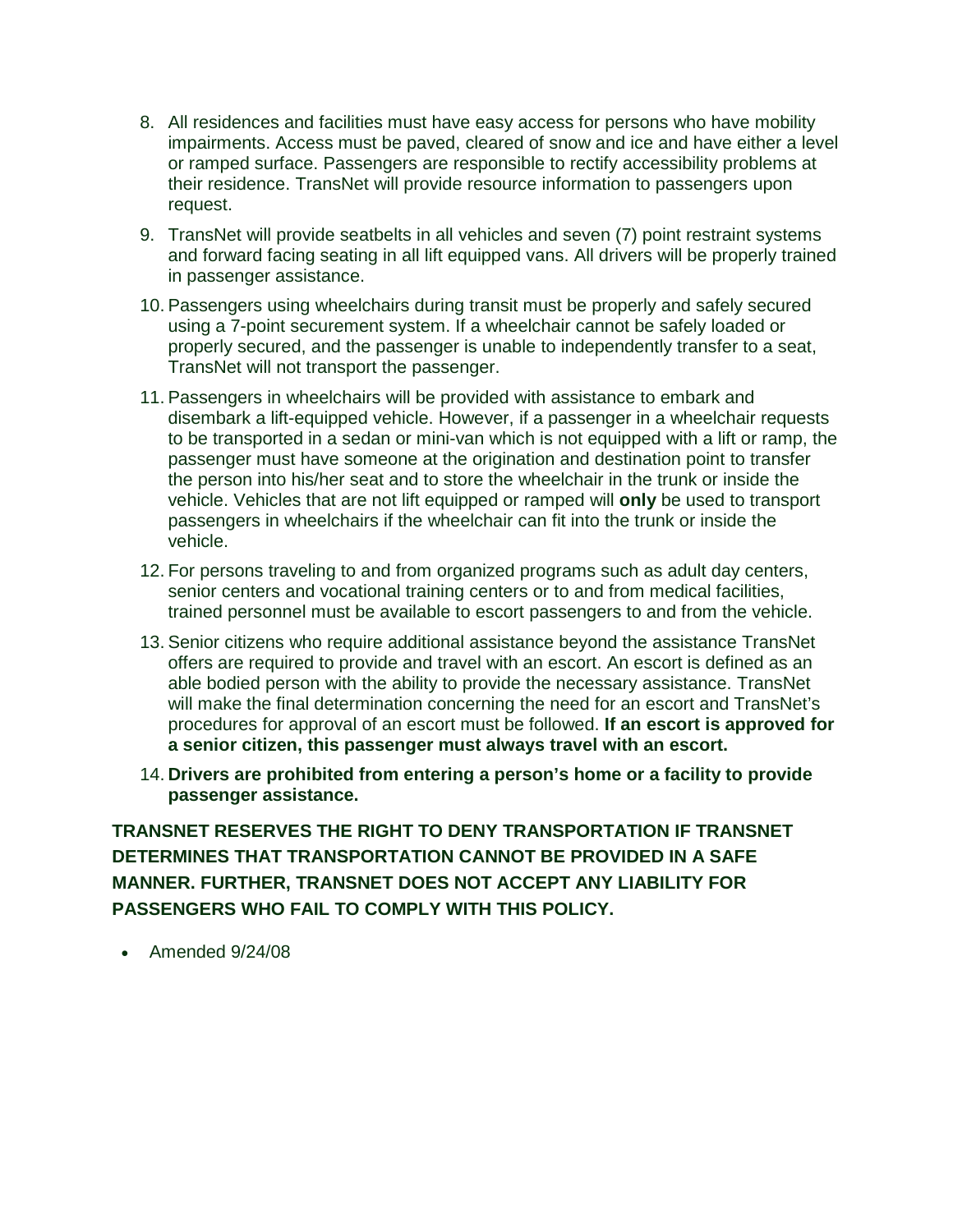## Wheelchair Lap Belt Policy

All persons who are transported in a wheelchair are required to use a wheelchair lap belt. These belts must be secured prior to loading the wheelchair on the lift for **SAFETY** and **LIABILITY** reasons.

Please contact the TransNet Risk Manager at **215-542-RIDE** (7433) if you have any questions regarding this or if you would like to purchase lap belts. The cost of the lap belt is \$10.

## Escort / Personal Assistant Policy

Passengers, who require physical assistance that cannot be provided by the driver, may travel with an escort or personal assistant. The passenger must provide the escort or personal assistant. The escort or personal assistant is charged a minimal fare of \$5.00. The trip origin and destination of the passenger and the escort or personal assistant must be the same.

Escort or personal assistants must be physically able to provide assistance if needed by the passenger. The need for an escort or personal assistant should be indicated on the Certification of Disability Form submitted with the passenger's Registration Form. When the trip reservation is made, the passenger must inform the reservation specialist if an escort or personal assistant will be traveling with them.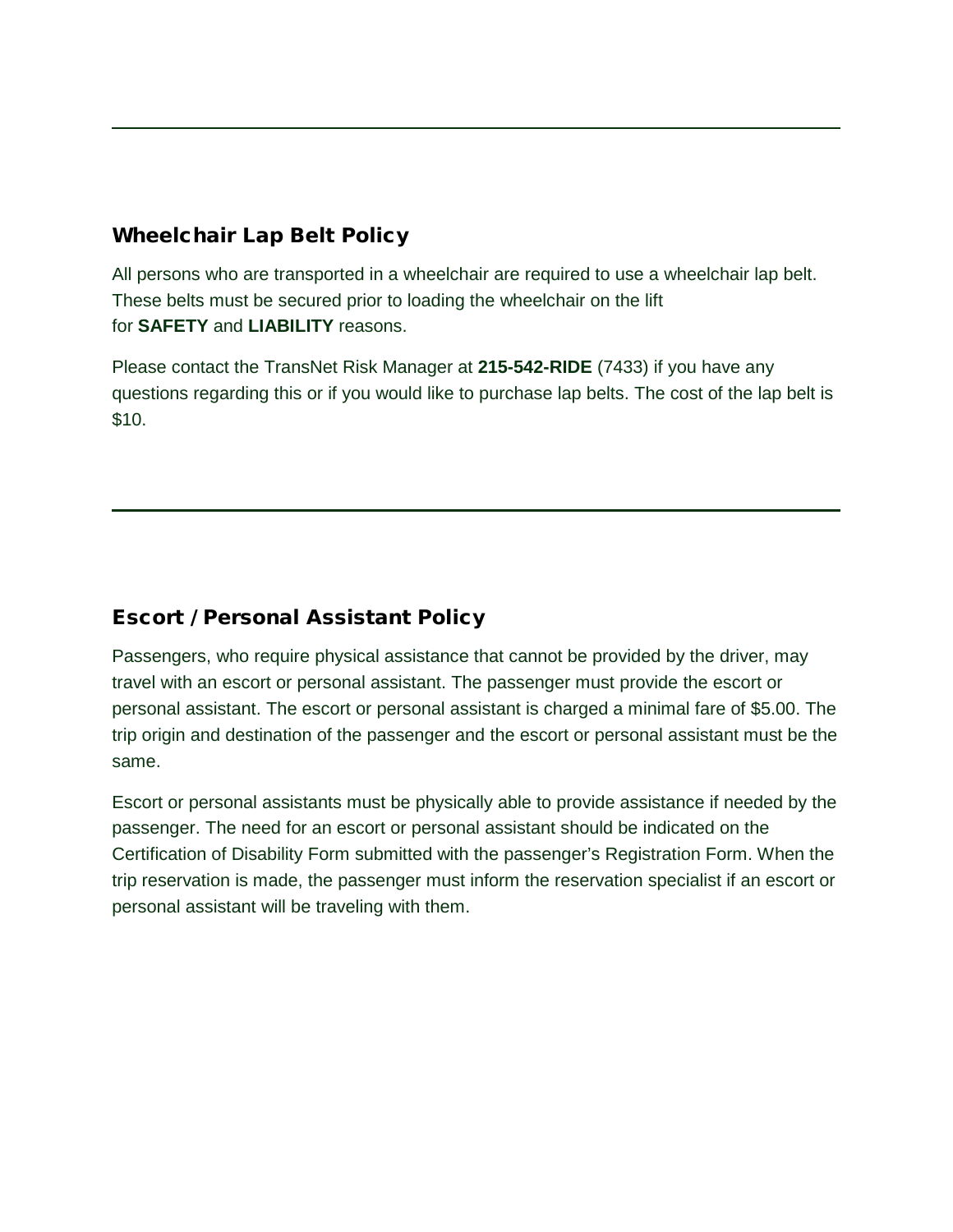# Trip Cancellation / No-Show Policy for Shared Ride Trips

- 1. Please cancel all shared-ride trips at least 2 hours PRIOR to your scheduled pick-up time. When you cancel, please write down the name of the person you spoke to and the time.
- 2. All shared-ride trips that are not cancelled in accordance with these guidelines will be subject to a no-show charge. The no-show charge is 100% of the fare. You currently only pay \$3.50 or 15 % of the fare, whichever is higher. For example, if your current charge is \$4.00, the no-show charge would be \$26.50
- 3. No-show charges MUST be paid before any new trips may be scheduled.
- 4. Riders who fail to cancel their trips 3 times within a 90-day period will be suspended from service for 30 days.
- 5. Since this is a shared-ride service, drivers may be at the designated pick-up location either 30 minutes before or 30 minutes after the scheduled pick-up time.
- 6. Drivers are instructed to wait only 5 minutes at designated pick-up locations. Please remember that this service is curb-to-curb unless you have been approved in advance for door-to-door service. It is important for you to understand that the vehicle may already have other passengers on board. By not being ready on time, you are inconveniencing the driver, the other passengers on board, and those passengers who are waiting to be picked up.
- 7. It is the rider's responsibility to call the dispatched at least 2 hours prior to their scheduled pick-up time, if they know they will be late for a scheduled pick-up.
- 8. All riders must be at their designated pick-up location. If your return pick-up location is going to be different than your original drop-off location, please inform the calltaker the day before when you schedule your trip. Please do not, under any circumstances inform the driver or rely on the driver to make any changes to your trip for you. Please do not leave your designated pick-up location.

The Shared-Ride Program is a service provided to senior citizens and persons with disabilities through funding made available from the Pa. Department of Transportation. This service is designed to offer transportation service at a reduced rate as long as the service is provided on a shared, cost-effective basis. Trips that are not cancelled not only result in an unnecessary cost for the transportation carrier, but they also cause great inconvenience for other riders who may be waiting for service.